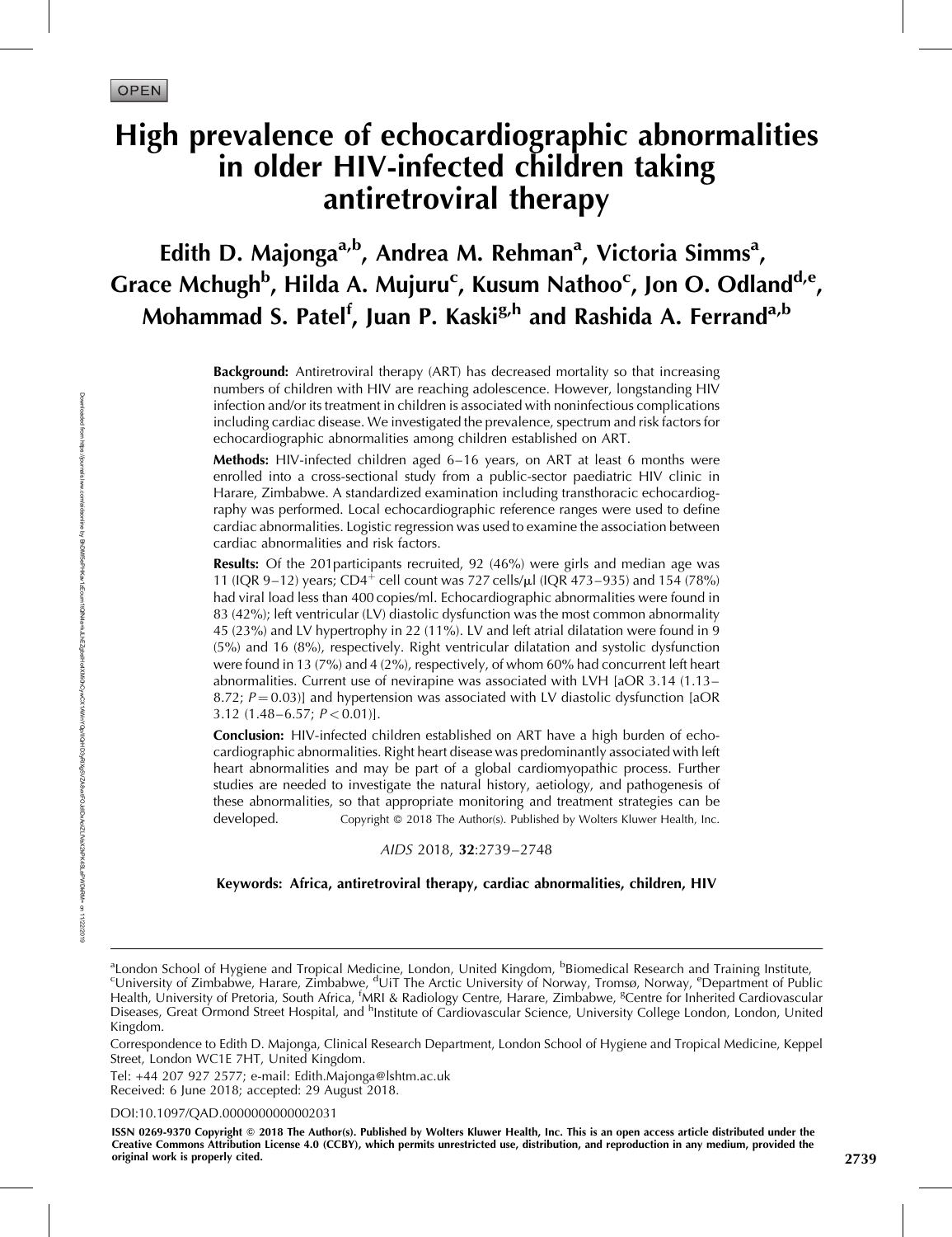## Introduction

Of the approximately 3.2 million children with HIV globally, 90% live in sub-Saharan Africa [1]. The global expansion of prevention of mother-to-child HIV transmission and scale-up of antiretroviral therapy (ART) programs has resulted in a substantial decrease in the number of infants born with HIVand an increase in numbers of older children and adolescents living with HIV because of improved survival on ART [2].

Although ART has dramatically decreased the risk of opportunistic infections and mortality, there is mounting evidence that longstanding HIV infection and/or its treatment are associated with noninfectious complications, including cardiac disease [3]. Cardiac disease has been reported among treated and untreated HIV-infected adults, with prevalence ranging from 18 to 78% [4,5]. Low  $CD4^+$  cell count and high viral load have been identified as independent risk factors for cardiac disease, but residual confounding by well recognized traditional risk factors, such as smoking and hypertension remain an issue in these studies [5]. A small number of studies have suggested that children with HIValso are at risk of cardiac disease, despite the absence of traditional risk factors, with the most common reported abnormalities being left ventricular (LV) dilatation and systolic dysfunction [6,7]. HIV infection can also lead to right heart abnormalities, either as a consequence of pulmonary arterial hypertension (PAH) or secondary to chronic lung disease. We have previously reported a high prevalence of chronic lung disease among HIV-infected older children on ART [8,9], which may result in pulmonary hypertension and subsequent right ventricular (RV) dilatation and/or RV systolic dysfunction [10]. However, most studies were conducted in children on zidovudine monotherapy or in mixed cohorts of ART-naive and experienced participants, and were mainly performed in younger children in high-resource settings [7,11].

In the ART era, there are contrasting reports on cardiac disease in HIV-infected children who are on ART from high-resource and low-resource settings [12–14]. We, therefore, investigated the prevalence, spectrum and risk factors for cardiac abnormalities in children established on ART in Harare, Zimbabwe.

# Methods

A cross-sectional study was conducted at the paediatric HIV clinic at Harare Central Hospital, Zimbabwe, between August 2014 and June 2015. Harare Central Hospital is the largest public-sector hospital in Harare and provides HIV care to over 4000 children. This study was conducted within a larger cohort study called INHALE (Investigation of Heart and Lung Diseases in HIV among older children), aiming to investigate cardiorespiratory disease in children with HIV infection. Findings of the clinical and radiographic features of chronic lung disease have already been published [8,9]. This report is limited to echocardiographic abnormalities in the same cohort of HIV-infected children.

HIV-infected children aged 6–16 years attending for HIV care, not acutely ill and taking ART for at least 6 months, were consecutively recruited on week days, restricted to the first five eligible participants per day for logistical ease. A minimum of 6 months on ART was selected to enable sufficient time for viral suppression and for the risk of immune reconstitution syndrome to have dropped.

## Study procedures

An interviewer-administered questionnaire was used to collect sociodemographic data and clinical history, including previous illnesses, drug history and current symptoms. A standardized clinical assessment was performed, including anthropometric measurement (height and weight), heart rate, respiratory rate, blood pressure, New York Heart Association (NYHA) functional class, pulse oximetry and Medical Research Council (MRC) Dyspnoea scale. Fasted blood was collected for measurement of plasma glucose, and for HIV-1 viral load and  $CD4^+$  cell count testing. The  $CD4^+$ cell count was measured on site using an Alere PIMA analyser (Alere Technologies GmbH, Jena, Germany) and plasma viral load was measured using the COBAS protocol Ampliprep/Taqman 48 Version 2.0 (Roche Molecular System, Branchburg, New Jersey, USA). Spirometry was performed according to American Thoracic Society guidelines to assess respiratory function [15].

A transthoracic echocardiogram was performed using a Mindray DC N6 multipurpose ultrasound machine (Mindray, Shenzhen, China) by an echocardiographer trained in paediatric echocardiography (E.M.). A standard protocol consisting of two-dimensional, M-mode, pulsed and continuous wave Doppler and colour flow mapping as recommended for transthoracic echocardiography was adopted [16]. Participants were scanned in the left lateral or supine position to obtain an optimum image quality and all measurements made over three cardiac cycles. Images were acquired using a 7 MHz transducer and were saved in DICOM format for off-line analysis. Cardiac measurements were based on the American Society of Echocardiography (ASE) criteria [16]. Echocardiography scans were quality controlled by an experienced paediatric cardiologist (J.P.K.) for adequacy of views. Furthermore, a random sample of 10% scans were remeasured by an independent rater (M.S.P.) for interobserver agreement.

## Definitions

Echocardiography measures for LV and right ventricular (RV) dimensions were normalized to body surface area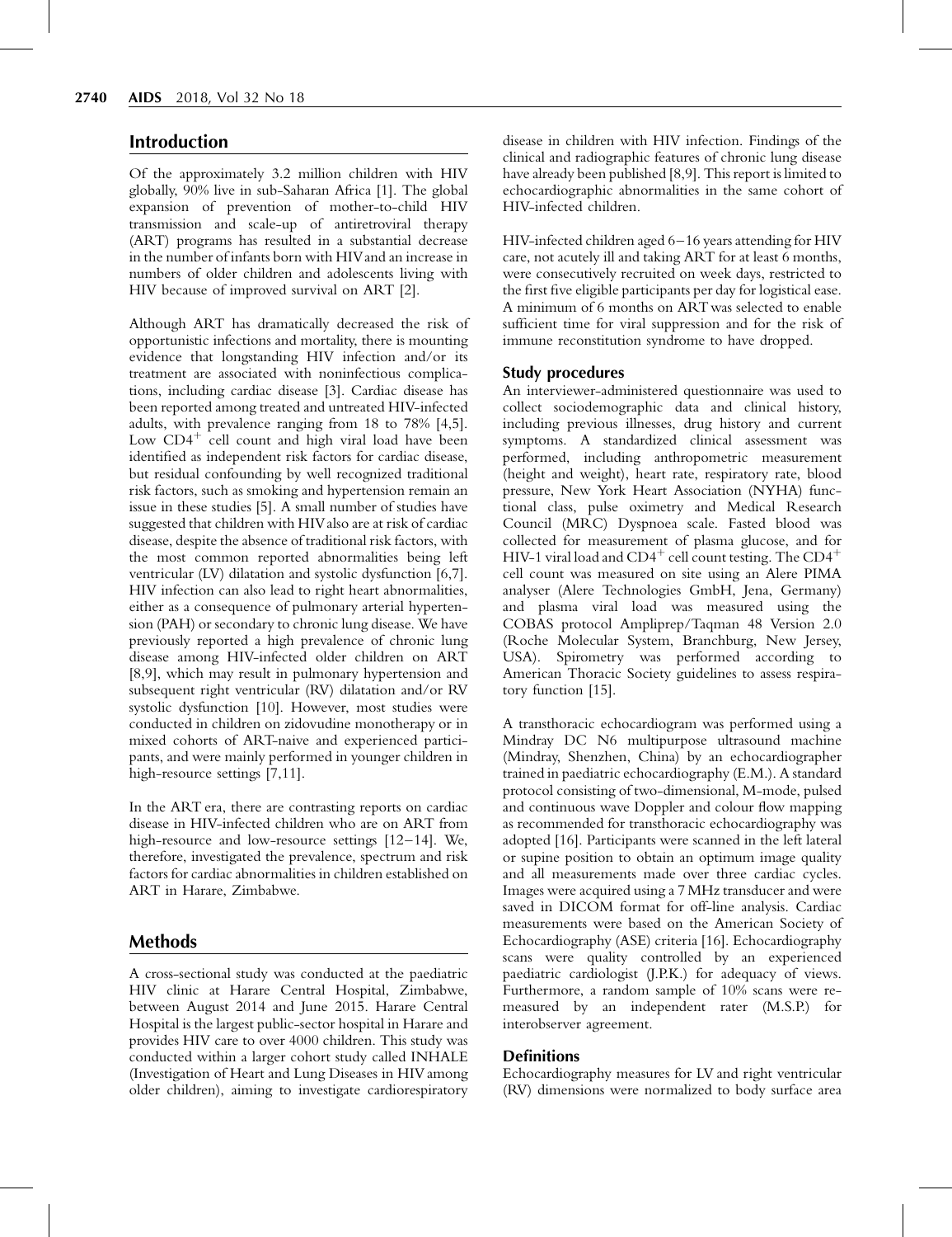calculated using Du Bois and Du Bois formula [17], and converted to z-scores using local references [18] and further compared with European published references among Caucasian children [19]. Local reference ranges were used as the primary basis for defining cardiac abnormalities in the study. LV and RV dilatation were defined as a  $z$ -score greater than  $+2$  for LV and RV diameters in diastole, respectively, left atrial dilatation was a z-score greater than  $+2$  for left atrial diameter in systole and LVH was defined as maximal wall thickness of interventricular septum and/or LV posterior wall greater than  $+2$  z-scores [18]. LV systolic function was assessed by Simpson's Biplane method and an ejection fraction at least 55% was considered normal [16]. LV diastolic dysfunction was assessed through transmitral Doppler [peak early  $(E)$  and late diastolic  $(A)$  filling velocities],  $E$ / A ratio, deceleration time and pulmonary venous flow velocities including peak systolic (S) and diastolic (D) waves, S/D ratio and atrial reversal (Ar) velocity and paediatric reference ranges were used to define abnormality [20]. Patients were classified as having diastolic dysfunction when at least four parameters were abnormal [21]. RV systolic dysfunction was defined as a tricuspid annular plane systolic excursion (TAPSE) zscore of less than -2 [18]. Pulmonary hypertension was defined as present if the tricuspid regurgitation velocity was at least 2.9 m/s, estimated pulmonary arterial systolic pressure (PASP) at least 37 mmHg with/without additional echocardiographic variables suggestive of pulmonary hypertension (assuming right atrial pressure of 5 mmHg) [22]. PASP was indirectly calculated from the pressure gradient across the tricuspid valve by measuring the regurgitant jet and applying the simplified Bernoulli equation (4V2) and adding right atrial pressure (RAP) estimate to the tricuspid pressure gradient [22]. Hypoxia was defined as a resting oxygen saturation less than 88% or a at least 5% desaturation immediately following exercise; resting tachypnea was defined as a respiratory rate less than 25/min. Sinus tachycardia was defined as less than 130 beats per minute (bpm) for children aged 6–8 years and greater than 110 bpm for those aged 9–16 years [23]. Stunting and wasting were defined as a  $z$ -score less than  $-2$  for height-for-age and weight-for-age, respectively, using British 1990 growth references [24]. Hypertension was defined as the SBP and/or DBP at least 95th percentile; prehypertension was SBP and/or DBP between the 90th and 95th percentile for age, sex and height [25]. Chronic lung disease was defined as having at least one of the following criteria: chronic cough  $(≥3$  months) with tuberculosis excluded; hypoxia (SpO<sub>2</sub> <90% or desaturation  $\geq$ 5% upon exertion); abnormal spirometry (defined as reduced ratio of the highest forced expiratory volume in 1 s (FEV1) and forced vital capacity (FVC; FEV1 : FVC) or reduced FVC regardless of normal FEV1 : FVC ratio) irreversible with salbutamol [9] and MRC Dyspnoea scale greater than 1 [26].

# Data management and statistical analysis

Data were extracted from paper forms using optical character recognition software (Cardiff TELEFORM Intelligent Character, Version 10.7). Data were analyzed using STATA version 12 software (StataCorp, College Station, Texas, USA).

A previous, retrospective, cross-sectional study in Zimbabwean adolescents found the prevalence of cardiac abnormalities to be between 24 and 67% [27]. We calculated a sample size of 200 was required to estimate an assumed prevalence of 65% with a precision of  $+/-8$  to 10%, for a 95% confidence interval. The association between HIV-related and clinical factors, determined a priori, and left and right cardiac abnormalities was investigated using multivariate logistic regression and odds ratios were calculated. Age and sex were included as a priori variables. HIV-related factors were categorized as follows: CD4<sup>+</sup> cell count (>200 cells/ $\mu$ l and  $\leq$ 200 cells/  $\mu$ l), HIV viral load ( $\leq$ 400 copies/ml and >400 copies/ ml), age at ART initiation  $(0-5, 6-10)$  and  $11-16$  years), duration on ART ( $\leq$ 2 years and  $>$ 2 years) and age was categorized as  $6-10$  years and  $11-16$  years. Antiretroviral drugs, cardiac signs and symptoms, hypertension and chronic lung disease were dichotomized into 'yes' and 'no.' Zidovudine and nevirapine were selected because of the evidence that zidovudine is associated with development of cardiomyopathy in children and nevirapine is associated with LVH in adults [28,29]. Clinical factors evaluated include cardiac signs and symptoms, hypertension and chronic lung disease. Cardiac signs and symptoms included hypoxia, chest pains, tachypnoea and ankle swelling, and were grouped into one variable called cardiac symptoms. HIV-related variables that were significant at  $P \leq 0.1$  on univariate logistic regression analysis were included in a multivariate logistic regression model. Clinical variables were added to the model and any clinical variable that was significant at  $P \leq 0.1$  was retained for inclusion in the final model. A value of  $P \leq 0.05$  was considered statistically significant in the final model. Intraobserver and interobserver agreements were assessed through Bland–Altman plots [30]. Variability was estimated by calculating the mean (95% CI) of the arithmetic differences between repeated cardiac measures of the same participant. Normally distributed differences would fall within a range of mean  $\pm 1.96$  standard deviation (SD) and the range is referred to as limits of agreement (LoA).

Ethical approval was obtained from the Medical Research Council of Zimbabwe, the London School of Hygiene and Tropical Medicine Ethics Committee, the Biomedical Research and Training Institute Institutional Review Board and the Harare Central Hospital Ethics Committee. Written informed consent from guardians and assent from participants was obtained prior to enrolment. Any abnormal findings during the course of the study were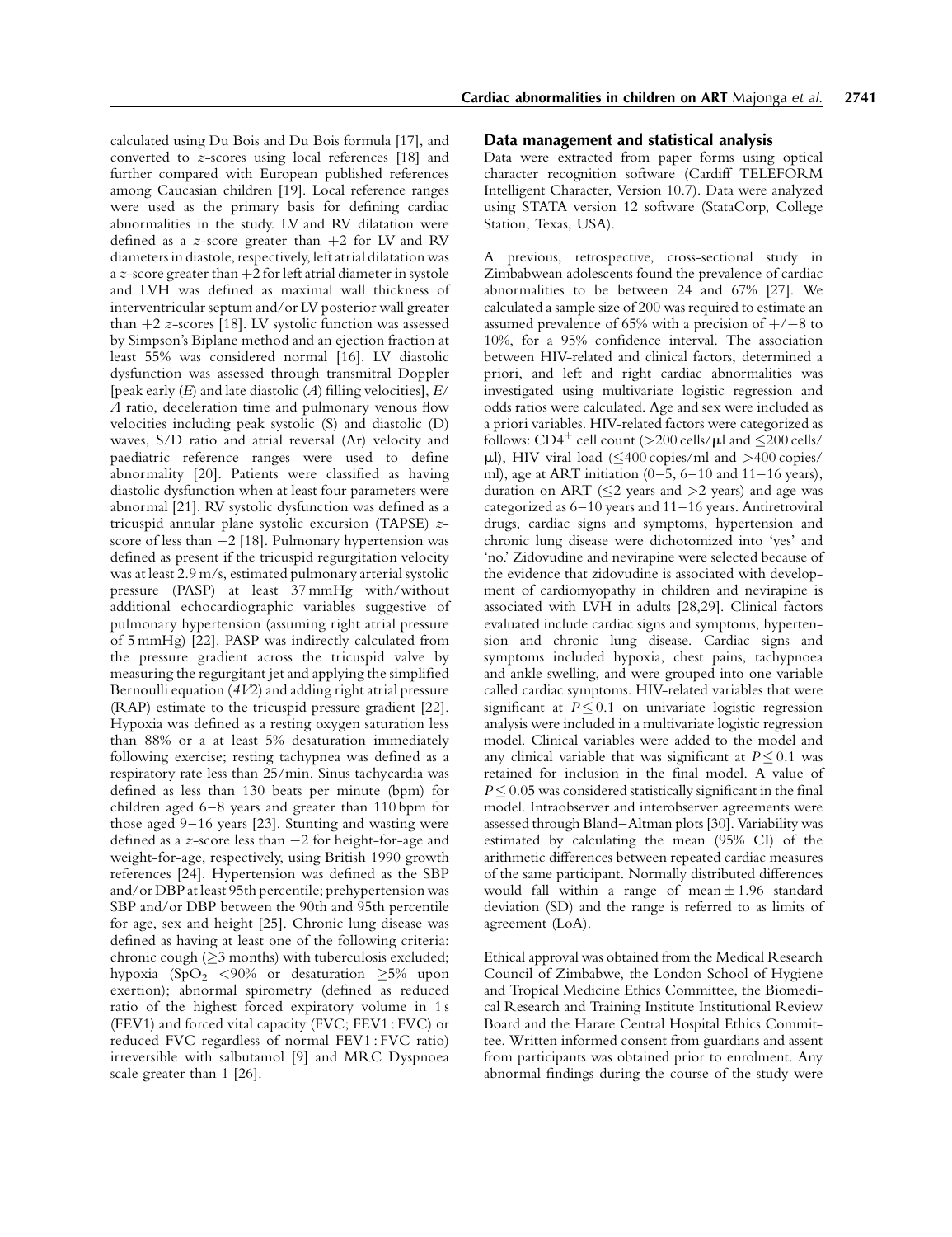recorded in the child's notes and the child was referred to a clinician on the same day for further management.

# Results

# Clinical characteristics

Of the 921 attendees to the clinic aged 6–16 years over the study period, 397 were eligible and of these, 201 children were enrolled; the remainder were excluded because of the total number of enrolments being restricted to the first five eligible attendees per day (Fig. 1). The median age was  $11.1$  years (IQR,  $9-12$ ) and 92 (46%) were girls. Mother-to-child transmission was

assessed as the likely mode of HIV acquisition in all but one participant, in whom we speculate that HIV had been acquired through sexual transmission because the mother had tested HIV negative when the child was diagnosed at the age of 6 years. Participants were taking ART for a median duration of 4.7 years (IQR, 2.6–6.4) and 154/ 197 (78%) had an HIV viral load less than 400 copies/ ml; the median  $CD4^+$  cell count at enrolment was 727 cell/ $\mu$ l (IQR, 473–935) ( $n = 198$ ). No participant was taking any medication for cardiac disease. Eligible children who were not enrolled in the study were on average 5 months younger than those enrolled and had initiated ART at a year younger (Supplementary Table 1, <http://links.lww.com/QAD/B365>).



Fig. 1. Participant recruitment.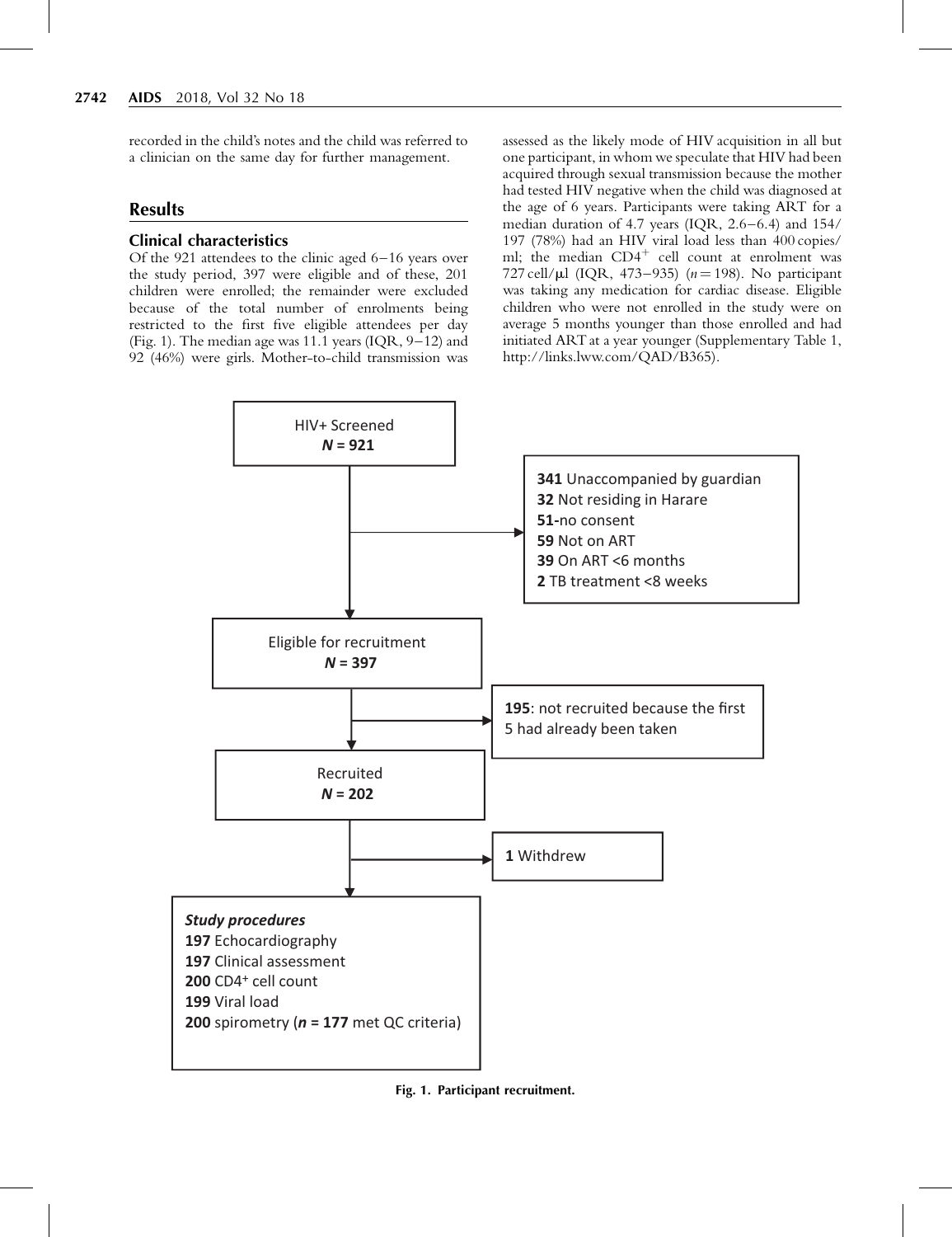#### Table 1. Baseline characteristics of participants  $(n = 201)$ .

| Variable                                          | $N$ (%) unless<br>otherwise stated |
|---------------------------------------------------|------------------------------------|
| Female                                            | 92 (46)                            |
| Age (years) (median, IQR)                         | $11.1(9-12)$                       |
| Age at HIV diagnosis, years (median, IQR)         | $5.1(3-7)$                         |
| $CD4^+$ cell count (cells/ $\mu$ l) (median, IQR) | 726 (473-935)                      |
| Viral load less than 400 copies/ml                | 154 (78)                           |
| Duration on ART (years; median, IQR)              | $4.7(2.6-6.4)$                     |
| Age at ART initiation (years; median, IQR)        | $6(3-8)$                           |
| Treated for TB                                    | 74 (37)                            |
| ART regimen                                       |                                    |
| Two NRTIs with PI $(n)$                           | 40 (19.9)                          |
| Two NRTIs with NNRTI $(n)$                        | 154 (76.6)                         |
| Unknown $(n)$                                     | 7(3.5)                             |
| Antiretroviral drugs <sup>d</sup>                 |                                    |
| Zidovudine                                        | 105(52)                            |
| Nevirapine                                        | 103(51)                            |
| Symptoms and signs                                |                                    |
| Chest pains on exertion                           | 34 (17)                            |
| <b>Dizziness</b>                                  | 19(9)                              |
| Tachycardia at rest                               | 13(6.5)                            |
| Tachypnoea                                        | 14(7.2)                            |
| Hypoxia <sup>a</sup>                              | 24 (12)                            |
| Chronic cough                                     | 30(15)                             |
| Abnormal spirometry                               | 42 (24)                            |
| Ankle swelling                                    | 4(2)                               |
| Wasting                                           | 44 (22)                            |
| Stunting                                          | 48 (24)                            |
| NYHA functional class >1                          | 36(18)                             |
| Abnormal blood pressure <sup>b</sup>              | 106(54)                            |
| Prehypertension                                   | 21 (20)                            |
| Hypertension                                      | 85 (80)                            |
| High fasting glucose $(>7)^c$                     | 2(1)                               |

ART, antiretroviral therapy; NRTI, nucleoside reverse transcriptase; NNRTI, nonnucleoside reverse transcriptase; NYHA, New York heart association; IQR, interquartile range. The values in italics are subcategories of abnormal blood pressure. The denominator used in the sub-categories is 106 (from the abnormal blood pressure).

<sup>a</sup>Missing data on  $n = 3$ .

<sup>b</sup>Missing data on  $n = 4$ .

<sup>c</sup> missing data on  $n = 7$ .

Antiretroviral drugs evaluated in the logistic regression model.

Thirty-four (17%) children had a history of chest pain, 36 of 201 (18%) were in NYHA functional class greater than 1 and 24 of 198 (12%) had hypoxia. An abnormal blood pressure was observed in 106 of 198 (54%) children: 85 of 106 (80%) had hypertension and 21 of 106 (20%) had prehypertension. Chronic cough was reported in 30 (15%) and dyspnoea using the MRC dyspnoea scale in 30 (15%) and 42 (24%) had abnormal lung function on spirometry (Table 1).

### Echocardiographic findings

Of the 201 enrolled participants, echocardiograms were performed on 197; the remaining four did not return for the examination. Echocardiographic measures are summarized in Table 2. Eighty-three (42%) participants had an echocardiographic abnormality of either the left and/ or right heart. The most common abnormal finding was LV diastolic dysfunction in 45 of 197 (23%) children (Table 3). Isolated diastolic dysfunction, without associated LV dilatation or LVH, was observed in 33 of 45 (73%) children. LVH was the second most common finding in

#### Table 2. Echocardiographic measures.

| Measurement                  | $N = 197$ [median (IOR)]    |
|------------------------------|-----------------------------|
| Body surface area $(m^2)$    | $1.03(0.92 - 1.15)$         |
| LV diameter z-score          | $0.68 (-0.22 - 1.25)$       |
| IVS diameter i-score         | $0.09(0.66 - 0.80)$         |
| LV posterior wall z-score    | $0.28 (-0.51 - 1.07)$       |
| Left atrium diameter z-score | $0.32 (-0.44 - 1.20)$       |
| Fractional shortening (%)    | 31 $(5.2)^a$                |
| Ejection fraction $(\% )$    | 62 $(6.6)^a$                |
| $E$ wave $(m/s)$             | $0.91(0.81 - 1.02)$         |
| A wave $(m/s)$               | $0.53(0.47 - 0.60)$         |
| $F/A$ ratio                  | $1.70(1.50 - 1.99)$         |
| Deceleration time (ms)       | 173 (156-190)               |
| PV S wave $(m/s)$            | $0.49(0.41 - 0.56)$         |
| PV D wave (m/s)              | $0.50(0.46 - 0.57)$         |
| $PV A$ wave $(m/s)$          | $0.18(0.16 - 0.21)$         |
| PV S/D ratio                 | $0.96(0.79 - 1.16)$         |
| RV diameter, z-score         | $0.37 (-0.52 - 1.28)$       |
| PASP (mmHg)                  | $12.8(8.7 - 16.9)$          |
| TAPSE, z-score               | $-0.73$ ( $-1.44 - -0.09$ ) |

D, diastolic; E/A ratio, mitral valve peak early to late left ventricular filling velocity; IVS, interventricular septum, LV, left ventricle; PASP, pulmonary arterial systolic pressure; PV, pulmonary venous; S, systolic; TAPSE, tricuspid annular plane systolic excursion. a Mean (SD).

22 of 197 (11%) with the following patterns: interventricular septal hypertrophy two of 22 (9%) and posterior wall hypertrophy 20 of 22 (91%). Seven children (32%) with LVH had diastolic dysfunction and global systolic function was impaired in one child. LV dilatation was observed in nine of 197 (5%) children, one of whom had impaired systolic function and pericardial effusion. Left atrial dilatation was found in 16 of 197 (8%) children and of these four (25%) had LVH; four (25%) had diastolic dysfunction and two (12%) had LV dilatation.

RV dilatation was found in 13 of 197 (7%) and RV systolic dysfunction in four of 180 (2%) including two children with both RV dilatation and systolic dysfunctions. Of the 15 participants who had RVabnormalities, nine (60%) had concurrent left heart abnormalities, including isolated LVH  $(n=2)$ , isolated LV dilatation  $(n=1)$ , isolated left atrial dilatation ( $n = 1$ ), LV systolic dysfunction and LVH  $(n = 1)$ , isolated LV diastolic dysfunction  $(n = 3)$  and one participant who had a dilated cardiomyopathy with LVand left atrial dilatation and LV systolic dysfunction. Five (33%) of the participants with right heart abnormalities also met the case definition for chronic lung disease. None of the participants met the echocardiographic criteria for pulmonary hypertension. The prevalence of echocardiographic abnormalities was much higher when European reference ranges were used (Table 3).

Twenty (10%) echocardiograms were used to determine inter-observer agreement. Bland–Altman plots showed that there was good agreement for repeated measures by the same observer 2 weeks apart and repeated measures between the two observers (Figure S1, [http://links.lww.](http://links.lww.com/QAD/B365) [com/QAD/B365](http://links.lww.com/QAD/B365)).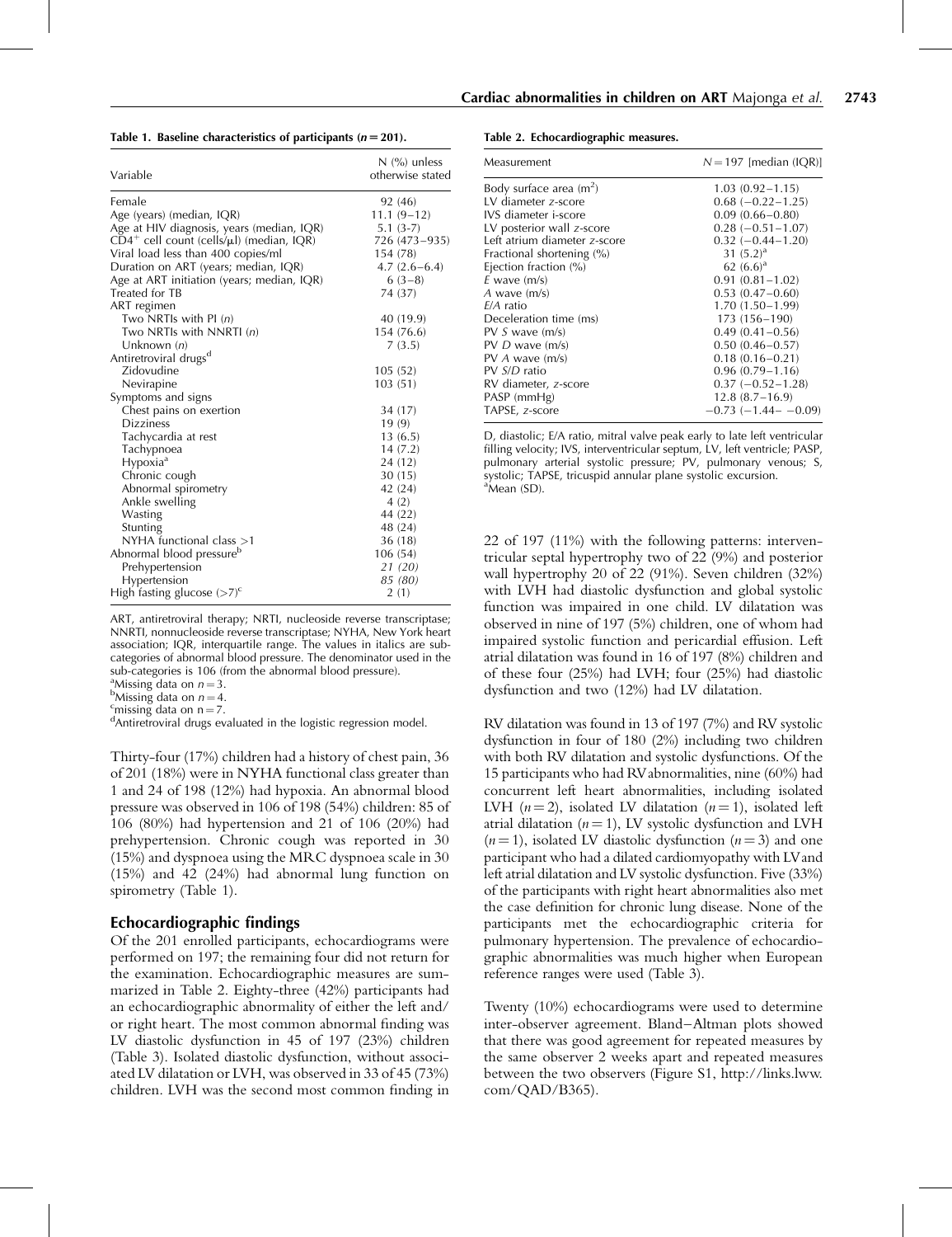| Abnormalities                       | Local references <sup>a</sup> [18] $N = 197$ ; N (%) | European references [19] $N = 197$ ; N (%) |
|-------------------------------------|------------------------------------------------------|--------------------------------------------|
| LV dilatation                       | 9(5)                                                 | 9(5)                                       |
| <b>LVH</b>                          | 22(11)                                               | 73 (37)                                    |
| Interventricular septal hypertrophy | 2(9)                                                 | 52 (71)                                    |
| Posterior wall hypertrophy          | 20(91)                                               | 4(6)                                       |
| Concentric hypertrophy              |                                                      | 17(23)                                     |
| Left atrial dilatation              | 16(8)                                                | 12(6)                                      |
| LV systolic dysfunction             | 3(2)                                                 | 3(2)                                       |
| LV diastolic dysfunction            | 45 (23)                                              | 45 (23)                                    |
| RV dilatation                       | 13(7)                                                | 57 (29)                                    |
| RV systolic dysfunction             | 4(2)                                                 |                                            |
| Any echocardiographic abnormality   | 83 (42)                                              |                                            |
| Any left heart abnormality          | 77 (39)                                              |                                            |
| Any right heart abnormality         | 15(8)                                                |                                            |

LA, left atrium; LV, left ventricle; LVH, left ventricular hypertrophy; RV, right ventricular. Missing data on  $n=4$ . <sup>a</sup> Local reference ranges were used as the primary basis of defining cardiac abnormalities.

## Factors associated with echocardiographic abnormalities

LV diastolic dysfunction was associated with hypertension [aOR 3.12 (1.48–6.57;  $P < 0.01$ ]. Hypertension and LV diastolic dysfunction were present in 33 of 45 (73%) of the participants. LVH was associated with current use of nevirapine [aOR 3.14 (1.13–8.72;  $P = 0.03$ ] (Table 4). No HIV-related factors nor symptoms were associated with left atrial dilation. No associations were found between RV abnormalities and HIV-related factors including  $CD4^+$  cell count, viral load, duration on ART, age at ART initiation and lung function (supplementary Table 2,<http://links.lww.com/QAD/B365>).

# **Discussion**

The current study demonstrates a high prevalence of echocardiographic abnormalities among HIV-infected children established on ART, more than three-quarters of whom were virologically suppressed. Most of the participants with diastolic dysfunction had preserved systolic function. LV diastolic dysfunction is well described in adults with HIV but there are limited data on diastolic dysfunction in children. Diastolic parameters are difficult to measure in children and very slight alterations can result in significant changes in interpretation of the diastolic function. Interestingly, in the pre-ART era, systolic dysfunction and LV dilatation rather than impaired LV diastolic function were the predominant abnormalities observed, suggesting that LV diastolic impairment may be an earlier manifestation of cardiac disease [31]. It is not uncommon for diastolic dysfunction to present in isolation, typically before systolic impairment becomes apparent, for example, in ischaemic cardiomyopathy [32].

Among those with LVH, LV posterior wall thickening was predominant, in keeping with our previous report [27]. Idris et al. found that children with HIV and exposed to ART had thicker LV posterior walls compared with ART-naive children and larger LV dimensions compared with uninfected children [33]. LV dilatation was less common than LVH in our study. We found that current use of nevirapine was associated with LVH, which may suggest possible treatment induced effect on the myocardium. Nevirapine has been associated with LVH among HIV-infected adults in Spain, most of whom were on ART and virally suppressed [28].

An important, previously unreported, abnormality found in our study was left atrial dilatation, which is associated with adverse clinical outcomes such as atrial fibrillation and all-cause mortality in a range of cardiac disease, including ischaemic heart disease and hypertrophic cardiomyopathy [34]. Left atrial dilatation may occur because of increased LV filling pressures in the context of impaired LV diastolic function, for example, among those with LVH, or because of LV dilatation [34]. Our data suggest that, in this population, left atrial dilatation is related to the former. Further studies are required to investigate whether left atrial dilatation also represents a marker of increased risk of mortality among individuals living with HIV.

More than half of the children had strikingly high blood pressure, but no association was found between LVH and abnormal blood pressure. However, we did find that LV diastolic dysfunction was associated with elevated blood pressure; hypertension is an established risk factor for LV diastolic dysfunction and a major contributor of heart disease [35]. However, not all patients with diastolic dysfunction had hypertension, suggesting a possible additional primary myocardial aetiology. Chatterton-Kirchmeier et al. [36] also reported a high prevalence of elevated blood pressure among HIV-infected children and adolescents (age range 2–17 years), most of whom were on ART. The reasons for this remain unclear, but this finding merits further investigation in this population. A high prevalence of elevated blood pressure in African children has been previously reported, in keeping with the present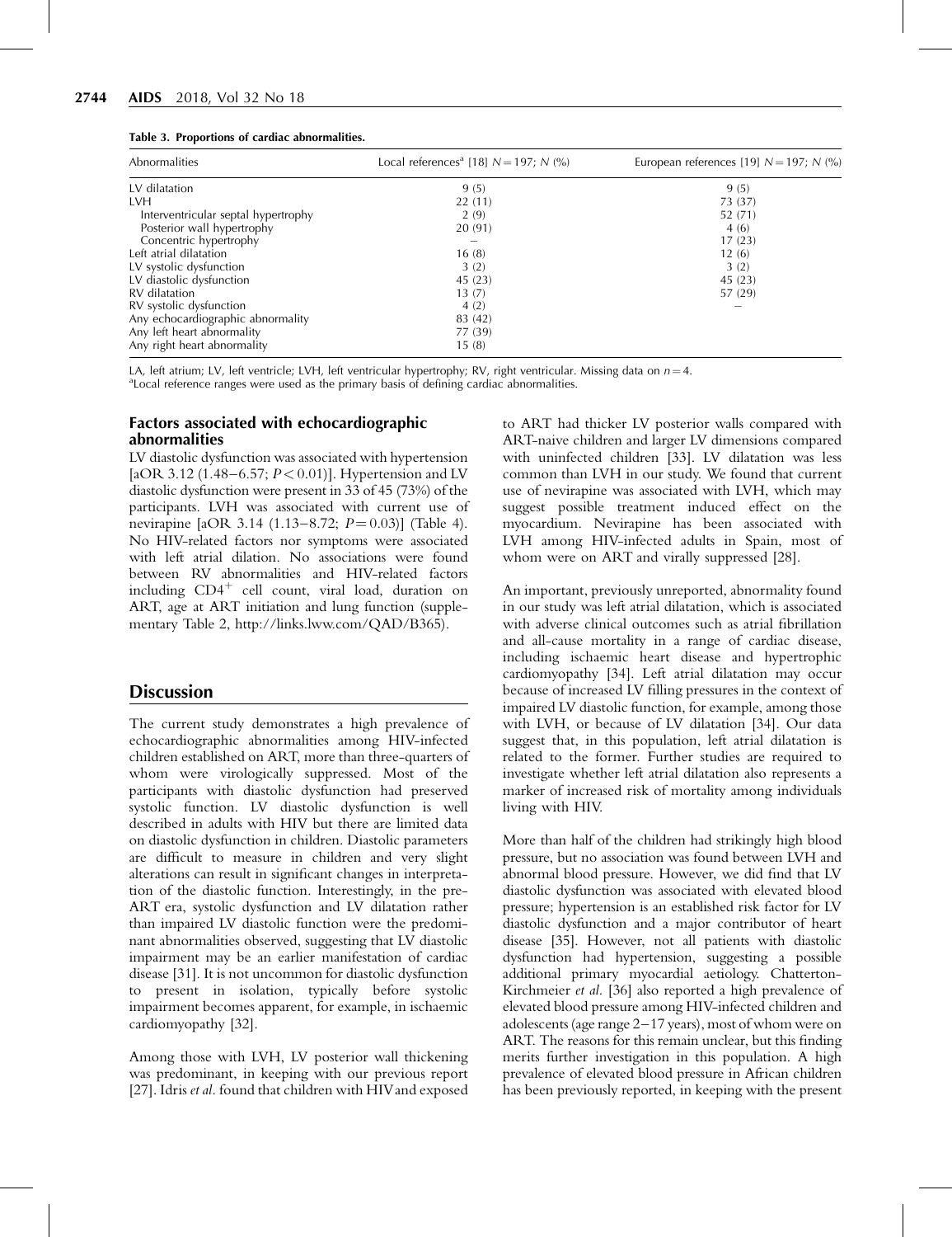|                                                                                       |                                       |                     | $\geq$            | diastolic dysfunction |         |                                                                          |                     | <b>H</b> NT |                     |         |
|---------------------------------------------------------------------------------------|---------------------------------------|---------------------|-------------------|-----------------------|---------|--------------------------------------------------------------------------|---------------------|-------------|---------------------|---------|
| Variable                                                                              | Prevalence                            | Unadjusted          |                   | Adjusted              |         | Prevalence                                                               | Unadjusted          |             | Adjusted            |         |
|                                                                                       | $n/N$ (%)                             | OR (95% CI)         | value<br>٩        | OR (95% CI)           | P value | $n/N$ (%)                                                                | OR (95% CI)         | P value     | OR (95% Cl)         | P value |
| Female<br>Sex                                                                         | 20/94 (21                             |                     |                   |                       |         | 14/94 (15)                                                               |                     |             |                     |         |
| Male                                                                                  | 25/103 (24)                           | $0.19(0.16 - 2.31)$ | 0.61              |                       |         | 8/103 (8)                                                                | $0.48(0.12 - 1.21)$ | 0.12        |                     |         |
| $11-16$ years<br>$6-10$ years<br>Age                                                  | 20/106 (19)<br>25/91 (27)             | $0.61(0.31 - 1.20)$ | 0.15              |                       |         | $(11)$ $16/01$<br>12/106 (11)                                            | $1.03(0.42 - 2.52)$ | 0.94        |                     |         |
| Age at ART initiation<br>$0 - 5$ years                                                |                                       | $1.91(0.93 - 3.90)$ | 0.08              | $.95(0.93 - 4.07)$    | 0.08    |                                                                          | $2.14(0.77 - 5.91)$ | 0.14        |                     |         |
| $11-16$ years<br>$6-10$ years                                                         | 27/93 (29)<br>15/85 (18)<br>3/17 (18) | $1.00(0.26 - 3.92)$ |                   | $1.14(0.28 - 4.64)$   |         | $\begin{array}{c} 13/93 \ (14) \\ 6/85 \ (7) \\ 3/17 \ (18) \end{array}$ | $2.82(0.63 - 12.6)$ | 0.18        |                     |         |
| Duration on ART<br>$>2$ years<br>CD4 <sup>+</sup> cell count<br>$\leq$ 2 years        | 35/142 (25)<br>10/55(18)              | $1.47(0.67 - 3.22)$ | 0.33              |                       |         | 6/55 (11)<br>16/142 (11)                                                 | $1.04(0.38 - 2.80)$ | 0.94        |                     |         |
| $\leq$ 200 cells/ $\mu$ l<br>>200 cells/µl                                            | 44/187 (24)<br>1/9(11)                | $0.41(0.05 - 3.34)$ | 0.40              |                       |         | $21/187(11)$<br>$1/9(11)$                                                | $0.99(0.12 - 8.30)$ | 0.99        |                     |         |
| ≤400 copies/ml<br>>400 copies/ml<br>Viral load                                        | 35/152 (23)<br>9/41 (22)              | $1.06(0.46 - 2.44)$ | 0.88              |                       |         | $\frac{18}{152}$ (12)<br>$\frac{3}{41}$ (7)                              | $1.70(0.48 - 6.08)$ | 0.41        |                     |         |
| Nevirapine <sup>a</sup><br>Yes<br>$\frac{1}{2}$                                       | 23/99 (23)<br>22/98 (22)              | $1.05(0.54 - 2.03)$ | 0.90              |                       |         | 6/98(6)<br>16/99 (16)                                                    | $2.96(1.10 - 7.91)$ | 0.03        | $3.14(1.13 - 8.72)$ | 0.03    |
| Zidovudine <sup>a</sup><br>Yes<br>ż                                                   | 17/95 (18)<br>28/102 (27)             | $1.74(0.89 - 3.43)$ | $\overline{0.11}$ |                       |         | 14/102 (14)<br>8/95 (8)                                                  | $1.73(0.69 - 4.33)$ | 0.242       |                     |         |
| Cardiac symptoms <sup>b</sup><br>Yes<br>$\frac{1}{2}$                                 | 18/78 (23)<br>27/119 (23)             | $1.02(0.52 - 2.02)$ | 0.95              |                       |         | 13/119 (10)<br>9/78 (12)                                                 | $1.06(0.43 - 2.62)$ | 0.89        |                     |         |
| Hypertension<br>ž<br>Yes                                                              | 33/103 (32)<br>12/92(13)              | $3.14(1.51 - 6.55)$ | < 0.01            | $3.12(1.48 - 6.57)$   | < 0.01  | 10/103 (10)<br>12/92 (13)                                                | $0.72(0.29 - 1.75)$ | 0.46        |                     |         |
| ART, antiretroviral therapy; LV, left ventricular; LVH, left ventricular hypertrophy. |                                       |                     |                   |                       |         |                                                                          |                     |             |                     |         |

Table 4. Factors associated with left heart abnormalities.

Table 4. Factors associated with left heart abnormalities.

ART, antiretroviral therapy; LV, left ventricular; LVH, left ventricular hypertrophy. <sup>a</sup>Antiretroviral drugs.

"Antiretroviral drugs.<br>"Antiretroviral drugs.<br>"Cardiac signs and symptoms included hypoxia, chest pains, tachypnoea, and ankle swelling. bCardiac signs and symptoms included hypoxia, chest pains, tachypnoea, and ankle swelling.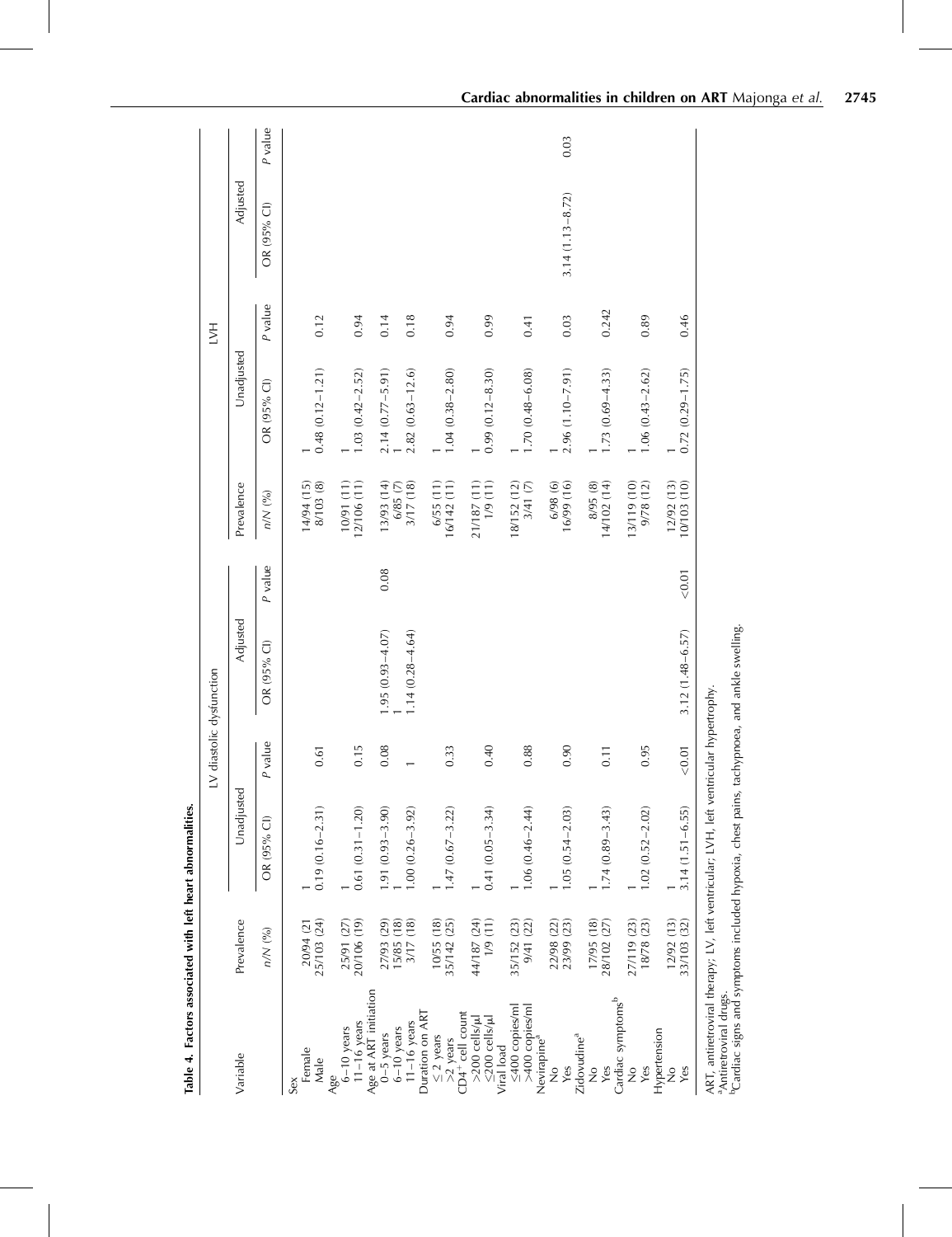study [37–40]. There is a possibility of misclassification of participants as hypertensive; although we used the Fourth Report on the Diagnosis, Evaluation, and Treatment of High Blood Pressure in Children and Adolescents, we did not perform repeated measures of BP for our participants on separate visits [25]. Furthermore, there may have been an element of 'white-coat hypertension.' Another explanation could be the possibility that the definition used for hypertension in this study, which is derived from reference ranges obtained from 70 000 children and adolescents from USA, is not suitable for the population under study [25]. Currently, there are no blood pressure references for African children.

We found RV abnormalities (dilatation and systolic dysfunction) in 8% of the children. RV dilatation was the most common right sided abnormality, although lower than the 29% previously reported among Zimbabwean perinatally HIV-infected adolescents [27]. The former study enrolled older children aged between 10 and 19 years and included both ART-naive and ART-experienced children. Chelo and colleagues reported an even higher prevalence of RV dilatation (76%) among Cameroonian children aged 1–15 years, 91% of whom were on ART. The Zimbabwean study used European children's references by Kampmann et al. [19], and the Cameroonian study used adults' references as recommended by the ASE [41], and it is possible that the prevalence of RV dilatation may have been overestimated in both studies. A comparison of African reference ranges, derived from Zimbabwean HIV-uninfected children and the European references by Kampmann et al. [19] and Huwez et al. [42] showed that RV diameters are higher among Black African children [18]. In this study, we used locally developed reference ranges as a control population to define echocardiographic abnormalities [18]. European echocardiographic references derived from Caucasians [19] over-estimated the prevalence of some abnormalities in our cohort, underscoring the importance of using local reference ranges. Western reference ranges may not be appropriate and may explain the differences in prevalence of cardiac disease with the present study.

We did not find any association between RV abnormalities and chronic lung disease or other HIV-related factors and this may be because of a lack of power to detect the associations. More than half of the children with RV abnormalities had left heart abnormalities too, suggesting that the abnormalities in the right heart may be part of a global cardiomyopathic process. RV impairment may be secondary to left-sided cardiomyopathy and several mechanisms have been postulated, including the possibility that the same cardiomyopathic process may affect both ventricles. Alternatively, LV failure may result in reduced coronary perfusion for both LV and RV, or the dilated LV may cause RV diastolic dysfunction because of cumulative pericardial limitation [43].

Most of the children in our study had normal RV systolic function despite having RV dilatation. Ventricular dilatation commonly occurs as an early structural change to maintain stroke volume when there is reduced wall motion [44]. It is possible that ventricular systolic dysfunction was subclinical and would clinically manifest over time [45].

None of the children had elevated PASP in our study, using Doppler echocardiography. Although Doppler echocardiography is recognized as an important tool for screening and assessment of patients at risk of pulmonary hypertension [46], right heart catheterization is the gold standard in the diagnosis of pulmonary hypertension, and recent reports have shown that Doppler echocardiography may underestimate or overestimate pulmonary pressures, especially in children with elevated right heart pressures [47]. It is possible, therefore, that right heart pressures may have been underestimated in our study. However, the concurrent right and left heart abnormalities in some of the children suggest that the observed RV abnormalities are not related to undiagnosed pulmonary hypertension but, rather, may reflect an underlying biventricular cardiomyopathic process. Further studies are required to investigate this.

Although one-fifth of the children reported one or more cardiac symptoms, most children with cardiac abnormalities were asymptomatic. These findings highlight the importance of regular cardiac screening in this population, even in the absence of symptoms. Myocardial disease is often subclinical and may only become symptomatic once it progresses and leads to significant cardiac dysfunction. Relying on symptoms alone without echocardiography screening may, therefore, result in delayed diagnosis of cardiac disease.

Pathogenesis of cardiac disease in HIV infection is likely multifactorial. HIV causes dysregulated systemic activation, which leads to chronic inflammation. These mechanisms contribute to organ damage. Furthermore, damage to the immune system before subsequent access to ART maybe responsible for this long-term effect of cardiac abnormalities. Although the children in this study were stable on ART with high  $CD4^+$  cell count and virally suppressed at the time of the study, low nadir  $CD4<sup>+</sup>$  cell count and/or opportunistic infections may have occurred and contributed to cardiac damage. Cardiotropic viruses including cytomegalovirus, coxsackievirus and Epstein–Barr virus have been reported to cause cardiac dysfunction in HIV [48]; although we did not investigate presence of these viruses in these children. Deficiency of trace elements such as selenium have also been associated with HIV-associated cardiomyopathy [49], but were not measured in this study.

A major strength of this study was the systematic cardiological assessment, with echocardiography performed prospectively by a pediatric echocardiographer. Most importantly, we used local echocardiography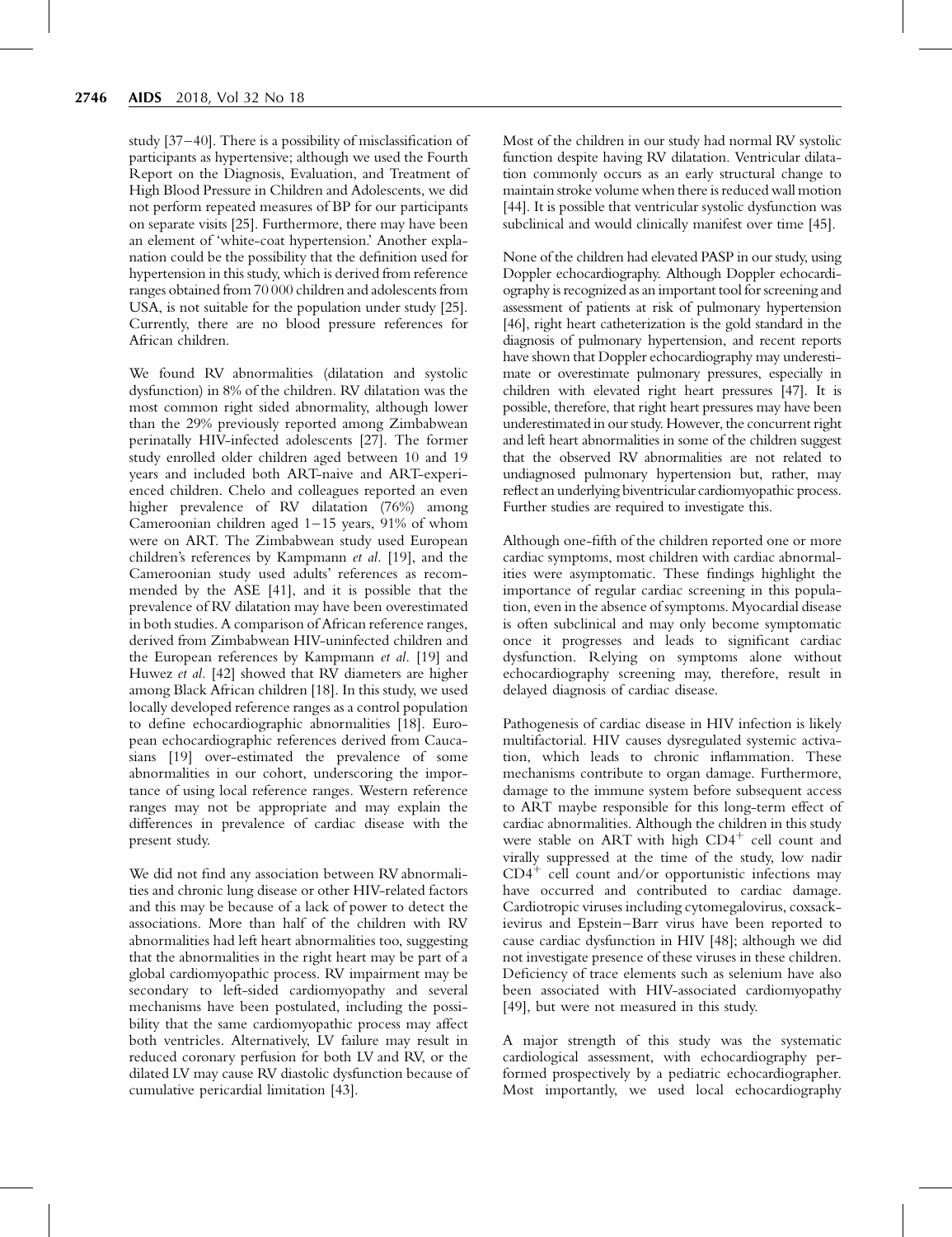reference ranges to define cardiac abnormalities [18]. Participants were not recruited selectively based on symptoms. Our study is limited by lack of data on global LV longitudinal strain, which may have been more sensitive to detecting subclinical LV systolic dysfunction, not apparent in the form of reduced LV ejection fraction. It is also limited by lack of a control group, but all cardiac abnormalities were defined using reference measures derived locally. Local reference ranges were, however, not available for blood pressure. Hyperlipidemia is a recognized risk factor for cardiac disease, but we were unable to assess lipid profiles because of resource constraints. The children in this study did not undergo routine blood haemoglobin testing, although there was no clinical suspicion of anaemia. The study is crosssectional and may have been underpowered to detect any associations between risk factors and cardiac abnormalities. Due to the cross-sectional design, no causality can be attributed to the factors that were associated with cardiac abnormalities.

In conclusion, our study demonstrates that there is a high burden of echocardiographic abnormalities in children, despite good control of HIV infection with ART. Our findings also suggest that right heart abnormalities in HIV-infected children on ART appear to be associated with abnormalities of the left heart. The impact and clinical course of these abnormalities and potential for reversibility still need to be investigated in prospective longitudinal studies. Further study of the pathogenesis of cardiac abnormalities will inform development of appropriate screening and therapeutic strategies for an increasing number of children growing up with HIV who face the prospect of taking lifelong ART.

# Acknowledgements

We would like to thank Harare Children's Hospital, the clinic staff, participants and their families.

Funding: This work was funded by the Wellcome Trust (095878/Z/11/Z). Salary support for A.M.R. was provided by the UK Medical Research Council through a grant to the LSHTM Tropical Epidemiology Group; grant code MR/K012126/1.

J.P.K. is a member of the European Reference Network on Heart Diseases (ERN GUARD-HEART).

## Conflicts of interest

There are no conflicts of interest.

## References

1. UNAIDS THE GAP REPORT. Available at: [http://wwwunaidsorg/](http://wwwunaidsorg/sites/default/files/media_asset/UNAIDS_Gap_report_enpdf.%202014) [sites/default/files/media\\_asset/UNAIDS\\_Gap\\_report\\_enpdf.](http://wwwunaidsorg/sites/default/files/media_asset/UNAIDS_Gap_report_enpdf.%202014) [2014.](http://wwwunaidsorg/sites/default/files/media_asset/UNAIDS_Gap_report_enpdf.%202014) [Accessed 21 August 2016]

- 2. UNAIDS. How AIDS changed everything MDG6: 15 years, 15 lessons of hope from the AIDS response. Available at: [http://](http://wwwunaidsorg/sites/default/files/media_asset/MDG6Report_enpdf) [wwwunaidsorg/sites/default/files/media\\_asset/MDG6Report\\_](http://wwwunaidsorg/sites/default/files/media_asset/MDG6Report_enpdf) [enpdf.](http://wwwunaidsorg/sites/default/files/media_asset/MDG6Report_enpdf) [Accessed 27 August 2016]
- 3. Lowenthal ED, Bakeera-Kitaka S, Chapman J, Goldrath K, Ferrand RA. Perinatally acquired HIV infection in adolescents from sub-Saharan Africa: a review of emerging challenges. Lancet Infect Dis 2014; 14:627–639.
- 4. Olusegun-Joseph DA, Ajuluchukwu JN, Okany CC, Mbakwem AC, Oke DA, Okubadejo NU. Echocardiographic patterns in treatment-naive HIV-positive patients in Lagos, south-west Nigeria. Cardiovasc J Afr 2012; 23:e1–e6.
- 5. Twagirumukiza M, Nkeramihigo E, Seminega B, Gasakure E, Boccara F, Barbaro G. Prevalence of dilated cardiomyopathy in HIV-infected African patients not receiving HAART: a multicenter, observational, prospective, cohort study in Rwanda. Curr HIV Res 2007; 5:129–137.
- 6. Starc TJ, Lipshultz SE, Kaplan S, Easley KA, Bricker JT, Colan SD, et al. Cardiac complications in children with human immunodeficiency virus infection, Pediatric Pulmonary and Cardiac Complications of Vertically Transmitted HIV Infection (P2C2 HIV) Study Group, National Heart, Lung, and Blood Institute. Pediatrics 1999; 104:e14.
- 7. Lipshultz SE, Easley KA, Orav EJ, Kaplan S, Starc TJ, Bricker JT, et al. Left ventricular structure and function in children infected with human immunodeficiency virus: the Prospective P2C2 HIV Multicenter Study. Circulation 1998; 97:1246–1256.
- 8. Desai SR, Nair A, Rylance J, Mujuru H, Nathoo K, McHugh G, et al. Human immunodeficiency virus-associated chronic lung disease in children and adolescents in Zimbabwe: chest radiographic and high-resolution computed tomography findings. Clin Infect Dis 2018; 66:274–281.
- 9. Rylance J, McHugh G, Metcalfe J, Mujuru H, Nathoo K, Wilmore S, et al. Chronic lung disease in HIV-infected children established on antiretroviral therapy. AIDS 2016; 30:2795– 2803.
- 10. Zangiabadi A, De Pasquale CG, Sajkov D. Pulmonary hypertension and right heart dysfunction in chronic lung disease. Biomed Res Int 2014; 2014:739674.
- 11. Pongprot Y, Sittiwangkul R, Silvilairat S, Sirisanthana V. Cardiac manifestations in HIV-infected Thai children. Ann Trop Paediatr 2004; 24:153–159.
- 12. Namuyonga J, Lubega S, Musiime V, Lwabi P, Lubega I. Cardiac dysfunction among Ugandan HIV-infected children on antiretroviral therapy. Pediatr Infect Dis J 2016; 35:e85–e88.
- 13. Sainz T, Alvarez-Fuente M, Fernandez-Jimenez R, Gonzalez-Tome M, de Jose M, Ramos J, et al., Madrid Cohort of HIV-Infected Children and Adolescents Integrated in the Pediatric Branch of the Spanish National AIDS Network (CoRISpeS). Cardiac function in vertically HIV-infected children and adolescents in the era of highly active antiretroviral therapy.  $Car$ diac function in vertically HIV-infected children and adolescents in the era of highly active antiretroviral therapy. Pediatr Infect Dis J 2015; 34:e125-e131.
- 14. Chelo D, Wawo E, Siaha V, Anakeu A, Ndongo FA, Ndombo POK, et al. **Cardiac anomalies in a group of HIV-infected** children in a pediatric hospital: an echocardiographic study in Yaounde, Cameroon. Cardiovasc Diagn Ther 2015; 5:444-453.
- 15. Miller MR, Hankinson J, Brusasco V, Burgos F, Casaburi R, Coates A, et al., ATS/ERS Task Force. Standardisation of spirometry. Eur Respir J 2005; 26:319–338.
- 16. Lopez L, Colan SD, Frommelt PC, Ensing GJ, Kendall K, Younoszai AK, et al. Recommendations for quantification methods during the performance of a pediatric echocardiogram: a report from the Pediatric Measurements Writing Group of the American Society of Echocardiography Pediatric and Congenital Heart Disease Council. J Am Soc' Echocardiogr 2010; 23:576–577465–495.
- 17. Du Bois D, Du Bois EF. A formula to estimate the approximate surface area if height and weight be known. 1916. Nutrition 1989; 5:303–311.
- 18. Majonga ED, Rehman AM, McHugh G, Mujuru HA, Nathoo K, Patel MS, et al. **Echocardiographic reference ranges in older** children and adolescents in sub-Saharan Africa. Int J Cardiol 2017; 248:409–413.